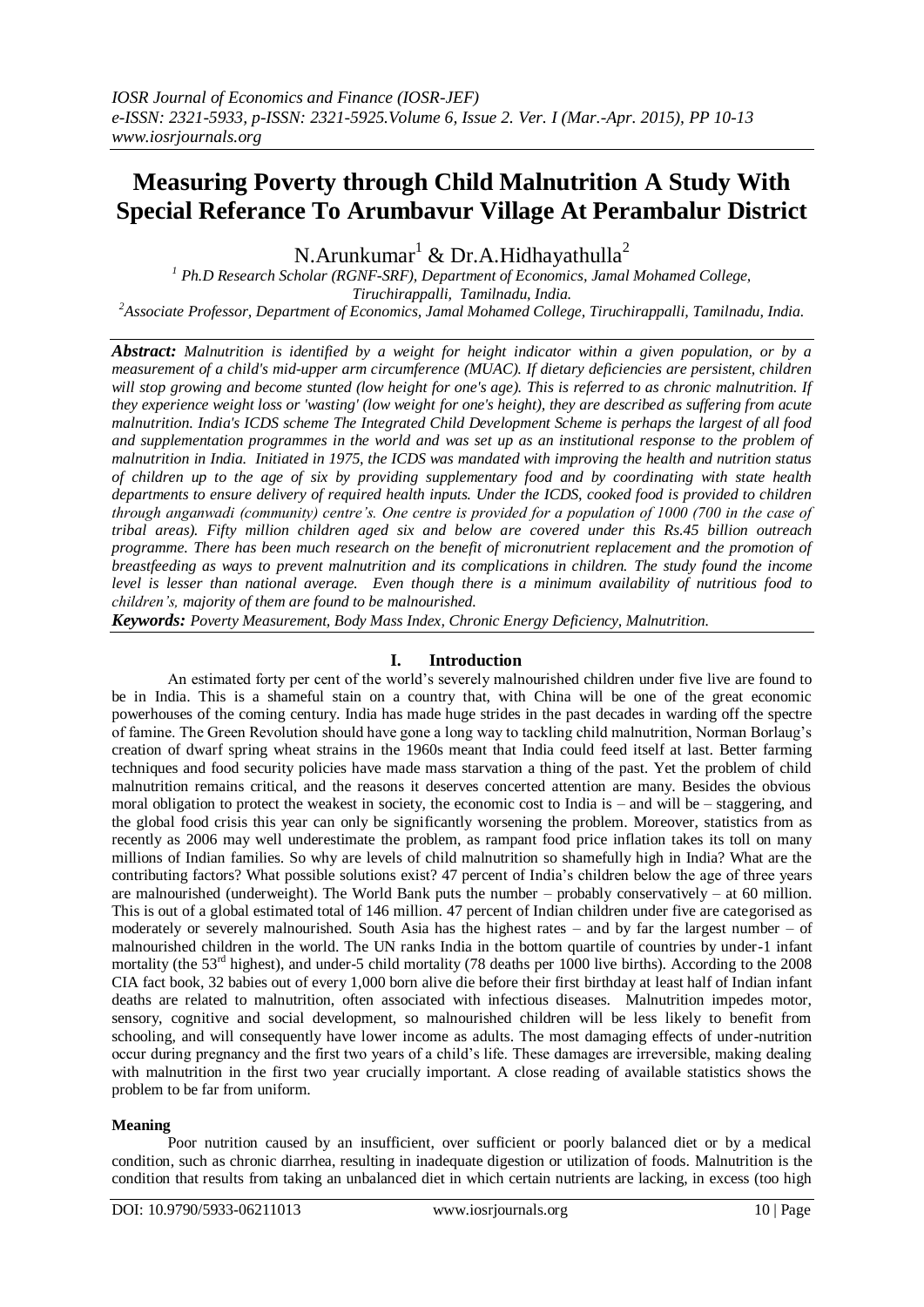an intake), or in the wrong proportions. A number of different nutrition disorders may arise, depending on which nutrients are under or overabundant in the diet. In most of the world, malnutrition is present the form of under nutrition, which is caused by a diet lacking adequate calories and protein

# **Definition of Malnutrition**

Malnutrition is the condition that develops when the body does not get the right amount of the vitamins, minerals, and other nutrients it needs to maintain healthy tissues and organ function

# **Statement Of The Problem**

India is home to the greatest population of severely malnourished children in the world. Four hundred million children suffer daily, which is a greater problem than in Sub-Saharan Africa. Childhood malnutrition is a massive crisis caused by a combination of factors including inadequate or inappropriate food intake, childhood diseases, harmful childcare practices, and improper care during illness: all contributing to poor health and millions of deaths annually. It affects growth potential and the risk of mortality and morbidity in later years of life. Substantial improvements have been made in health and well being since India's independence in 1947 but still more than half of all children under the age of four are malnourished, 30 percent of newborns are significantly underweight, and 60 percent of women are anemic. The early years of life are the most crucial because it is when the body develops the most mentally and physically and is most vulnerable to disease and illness. The children of India are malnourished because of factors attributed to overpopulation, poverty, and destruction of the environment, lack of education, gender inequality, and inaccessible medical care. Poverty is a major cause of malnourishment because it limits the amount of food available to children causing wasting and a lack of vitamins, minerals and nutritional value leading to stunting and low weight. Overpopulation is a serious problem linked to competition for food, shelter and medical care and leads to malnutrition amongst children, especially in rural areas where access to medical care and food is limited. The population of India has increased from a billion people by 16 million annually escalating the severity of malnourishment and poverty. The environment is affected by pollution of the air, water and land causing problems with food growth, sanitation and illnesses spread through the air and water. A deficiency in the amount of food leaves millions starving, many of whom are children, unable to change their situation. Lack of education is a serious predicament resulting in malnourishment because many are illiterate and unknowledgeable about nutrition, family planning, breast-feeding and parenting. Gender inequality places women, the primary care givers of their children, at a lower social status then men and causes them to suffer more because they are last to eat and considered less important continuing the cycle of poverty and malnourishment. Availability of medical care and immunizations are limited to children diminishing their health. All these factors contribute to the devastating amount of malnourished children in India and assistance from the government and international organizations is crucial if this dilemma is to be improved. This paper will focus on the extent of childhood malnourishment in India and what can be done to create sustainable solutions.

# **Objectives:**

- To analyse child malnutrition in Arumbavur Village.
- To study the socio economic background of the household in Arumbavur Village in relation to child nutrition.

# **II. Methodology:**

The present study is concerned with the infant malnutrition in Arumbavur Village, Perambalur Distract. Therefore the study relies on primary data. From Arumbavur 115 respondent were taken as sample. The data were collected through detailed interview schedule method. Secondary data relating to the statistical profile of the village were also collected from the records of panchayath union office.

# **Statistical Tools:**

Table was used to present the results preciously. Average and standard deviation were used to analyze the results. Body Mass Index was used to analyse the malnourishment.

# **Hypothesis:**

There is no difference between percentage of national malnourished children and percentage of malnourished in the study area.

The national percentage of malnourished children is 43 percentages as commented by Former Prime Minister Dr.Manmohan singh the percentage of malnourished as observed from BMI computed for children in the study area is 81.74%. Since the study area malnourished percentage of children is greater than the national percentage the null hypothesis is rejected. Therefore, it is concluded that the study area Arumbavur has higher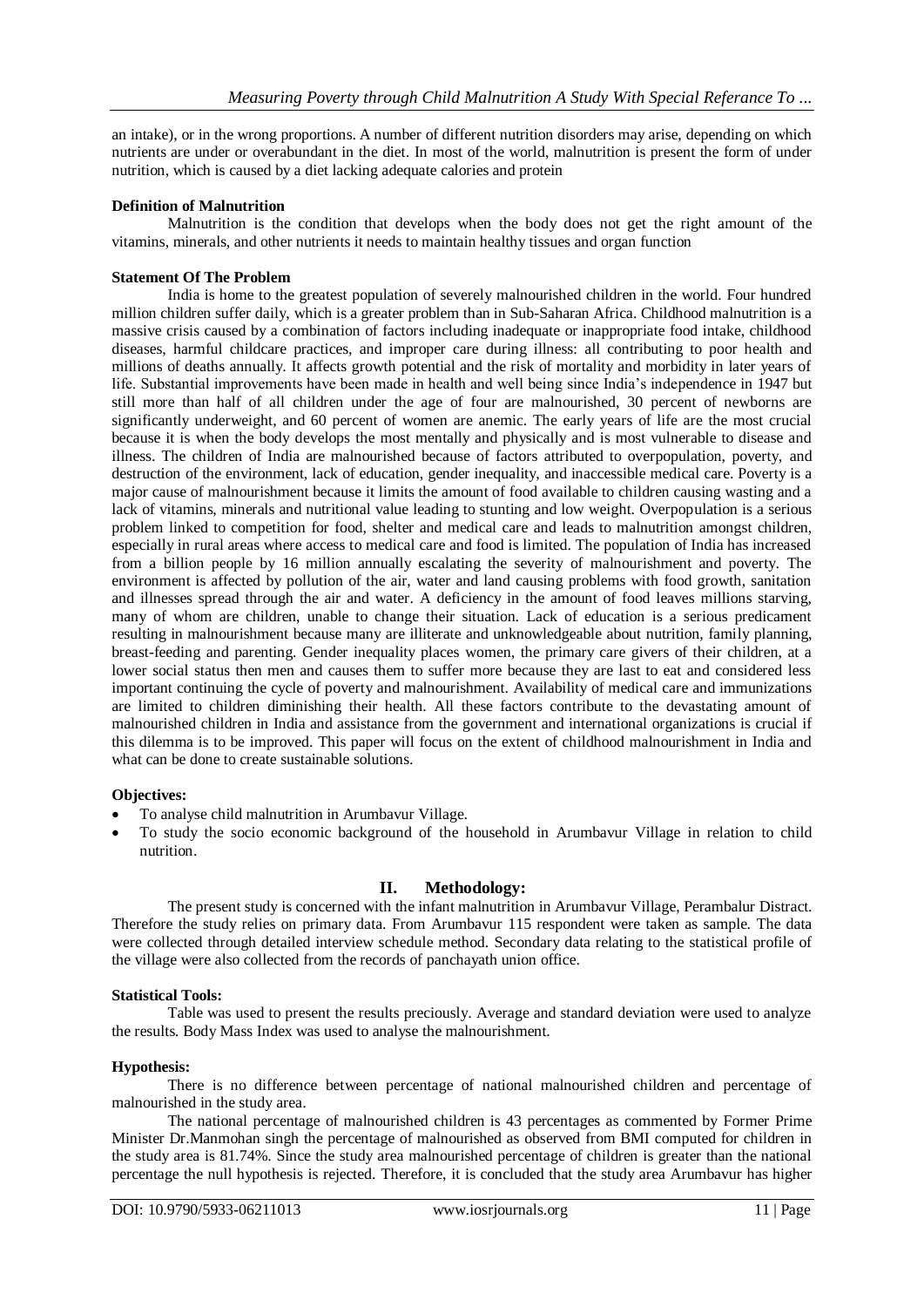number of underweight and underweight children which is higher than the national level estimate. The following tables contains percentage of children below this standard age and gender specific (BMI) the age and gender specific standard (BMI) was calculated using the formula.

BMI=Weight in kg /Height in m2

The age and gender specific standard height and weights, were listed by ICMR its stand for (Indian council for Medical Research) for Indian Children using this height and weights. The bench mark BMIs were computed the observed BMI of the children in the study area were compared with the bench mark BMI in order to find the percentage of children who are malnourished.

# **Period Of Study**

The study covers for six months period from August 2014 to January 2015. The details of infant malnutrition were collected during the month of October.

# **III. Limitations**

- $\triangleright$  The study attempts to analyses the infant malnutrition based on discussion of the result of sample survey consisting of only 115 respondent .Therefore the conclusion should be generalized to the universe with due caution .
- $\triangleright$  The study Measured Child Malnutrition by estimating BMI only, therefore the limitation of BMI is also applicable to this study.

# **Scope Of Study:**

- $\triangleright$  This study has collected details on socio economic background like income asset possessed basic amenities in relation to those required for attaining appropriate nutritional levels.
- $\triangleright$  The study also focused the physical measures like Height and Weight to preciously measure the attainment of nutritional levels.

# **Importance Of Study:**

India has the highest number of people below poverty line in the world about 400 million children are affected by malnutrition. Former Prime Minister Dr.Monmohan Singh himself has admitted child malnutrition as a shame on face of India .The malnutrition among children has many dangerous consequences studying the magnitude of child malnutrition will help the policy makers to understand the depth of the problems. It will also give valuable input for effective policy decision to remove child malnutrition.

# **IV.Summary Of Findings:**

# **Major findings of the study**

- > 39 percentages of children are aged 0.1 to 2 years old.
- $\triangleright$  In the study area children are fed mother's milk up to 13 months. The average period of mother feeding is 6.7 months.
- $\triangleright$  Only 19.1 percent of children are going to anganwadis.
- $\triangleright$  Majority of respondent earn annual income of Rs.10000 to 50,000.
- $\triangleright$  The percentage of BPL family in the study area is 96.5%.
- $\geq$  97 percentage of children in study area fed with mother milk
- $\triangleright$  After weaning 72 percentages of children are bottle fed.
- $\triangleright$  67 percentage of the respondent household own two-wheelers.
- > Toilet facility is not available for 68 percent of the respondent household.
- $\triangleright$  Drainage facilities are not available in 72.2 percentage of in household the study area.
- $\triangleright$  The respondent families have to walk 23 meters an on average for bringing water.
- $\triangleright$  Majority of the family belong to the size of 3-6 family members.
- $\triangleright$  Rice and rice based food items are the main food of the children in the study area as observed from the details of current week food fed to the children.
- $\triangleright$  The majority of the children belong to 30 to 40 cm height.
- $\triangleright$  People in the study area live in concrete and tiled house.
- $\triangleright$  The majority of the household in the study area earn their livelihood from unorganized sector.
- $\geq$  53 percent of sample household do not have LPG connection
- $\triangleright$  Medical facility is available in study area.
- $\triangleright$  Cow milk is the usual drink of 90 percent of children in the study area.
- $\triangleright$  Nutrition supplement food like ragi, and pulses are given to 63 percent of children.
- $\triangleright$  All the household are living in own house.
- $\triangleright$  Most children are fed also with packaged nutrition products.